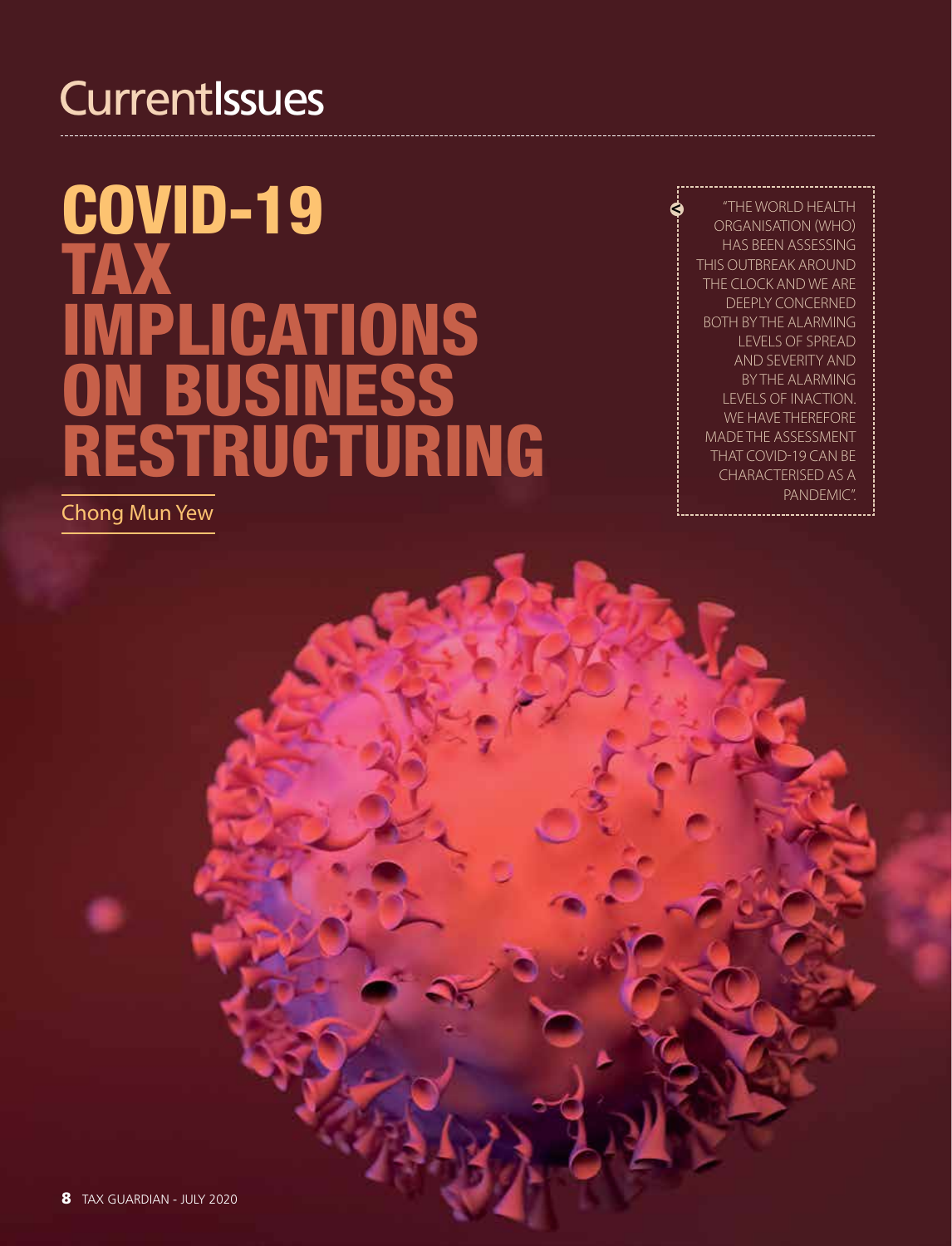WHO issued the above statement on 11 March 2020, which officially characterised the COVID-19 outbreak as a pandemic. Following this, many countries around the world went into lockdowns with the hope of curbing the spread of the virus. The lockdowns followed by social distancing have increased the risk of companies going into insolvency, no matter how established they are. Companies are struggling to keep their financial wheels turning, which has created unprecedented business liquidity issues.

The *Financial Times* reported on 25 May 2020 that the "V, U, W, L: are just some of the letter-shaped recoveries that investors have put forward as paths for the US economy once the worst of the crisis is over. The idea of a Nike swoosh recovery has taken hold, implying a rebound in economic activity that is flatter and slower than the drop. The most optimistic forecast – the V-shaped rebound – has been dismissed suggesting a much less robust resurgence after what may well be the worst downturn since the Great Depression."

Given the many tax issues which the pandemic has created, for this article, we will only focus on the tax implications arising from business restructuring.

To weather the impact of the COVID-19 situation, many companies are looking into restructuring and reorganising their businesses.

What businesses should know if they intend to restructure? Are there any tax implications on the methods used to restructure or reorganise their businesses?

#### **INTRODUCTION**

A company undertakes a restructuring exercise to modify the financial and operational aspects



of the company significantly. This happens when the business is facing financial pressures. Restructuring involves considerably modifying the debt, operations or structure of a company as a way of limiting financial harm and improving the business.<sup>1</sup>

Briefly, business restructuring can happen in the following manner:

- (i) *Operational restructuring* Operational restructuring is a corporate action taken to significantly modify the structure or the operations of the company, which usually happens when a company is facing significant problems and is in financial jeopardy.2
- (ii) *Debt restructuring*  Debt restructuring is a process wherein a company or an entity experiencing financial distress and liquidity problems refinances its existing debt obligations to gain more flexibility in the short - term and make their debt load more manageable overall.3

#### OPERATIONAL RESTRUCTURING – HOW DOES IT WORK?

Operational restructuring comes in handy when a company is faced with an "out of cash" situation. The relevant

company does not have a positive cash flow from its operations because of disruption in its income stream. Globally or locally, the COVID-19 pandemic has forced many companies to experience this kind of situation. So, what are the options available to these companies? In the worst case scenario, a company may be forced to shut down to avoid being in a continuous loss-making situation. In the case of a group of companies, merging businesses could be a step to reduce the operating cost of the group. Selling of assets and properties may also be on the cards to generate cash flow.

Let us look at some of the ways operational restructuring can be done and explore the tax implications of each method:

- (i) *Consolidation / Merging of businesses* Consolidating or merging of businesses could be an option for groups of companies to mitigate the overall operating
- <sup>1</sup> *https://www.who.int/dg/speeches/detail/ who-director-general-s-opening-remarksat-the-media-briefing-on- covid-19---11 march-2020*
- <sup>2</sup> *https://efinancemanagement.com/corporaterestructuring*
- <sup>3</sup> *https://corporatefinanceinstitute.com/ resources/knowledge/finance/debtrestructuring/*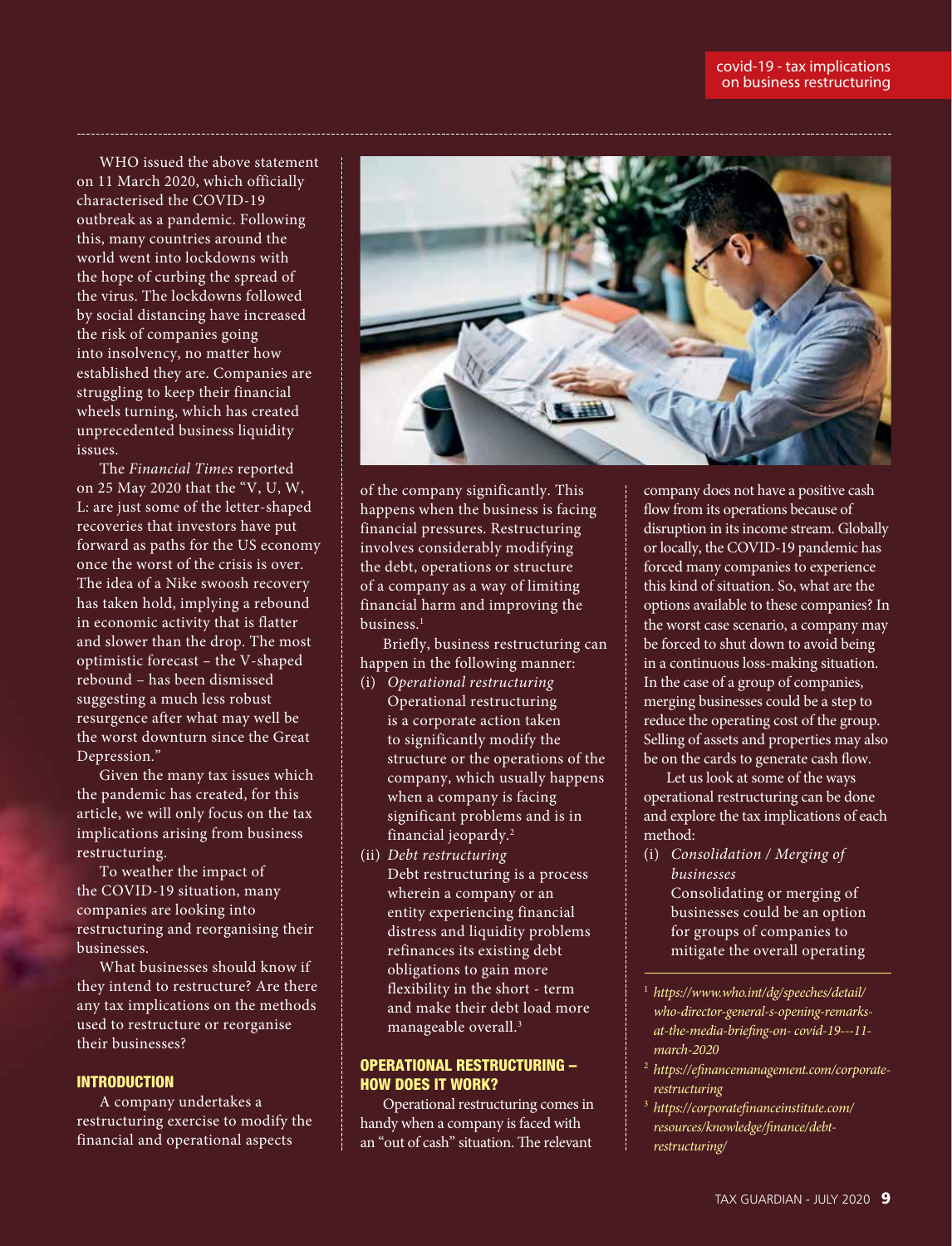cost. This can be done by transferring assets, undertaking liabilities as well as moving employees from one company into another company. Even though the size of the group will shrink, it will help even out the overall overhead costs. Are there any tax implications on this? Generally, any gain arising from this restructuring exercise will not attract any income tax in the Malaysian tax perspective as this is deemed a capital gain. Conversely, any expenses incurred to transfer the business would not be allowed a tax deduction as they do not satisfy Section 33(1) of the Income Tax Act 1967 as expenses which are wholly and exclusively incurred in the production of income. There should also be no Real Property Gains Tax (RPGT) implications for the transfer of business from one company to another without the transfer of any real properties or shares in a real property company (RPC). However, stamp duty at the *ad valorem* rate ranging from 1% to 4% will be applicable in respect of any instrument to enact the transfer of business.

(ii) *Flattening the group structure* An option is available for a group of companies to flatten its group structure. This can be done by transferring the shares of any company to be held under a single holding company. This will help in times of cash constraint caused by this COVID-19 pandemic as profitable companies within the group can declare a dividend to the holding company which in turn can flow the cash to other companies that need the cash by way of intercompany loan or direct capital injection. However, it should be noted that a company is prohibited under Section 123 of the Companies Act 2016 from giving financial assistance for acquiring shares in the company or its holding company, or for reducing or discharging a liability incurred for such an acquisition. Nevertheless, if the requirements in Section 126 of the Companies Act 2016 ("whitewash" procedures) are satisfied, a special resolution can be passed in respect of the intercompany loan. Are there any tax implications with regards



to the transfer of shares within the group? Generally, any profits gained from the sale of shares would be a capital gain and would not be subject to income tax. There should be no RPGT implications for the transfer of shares from one company to the holding company, unless it is a transfer of shares of an RPC, in which then, RPGT would be applicable at the RPGT rate for companies ranging from 10% to 30% depending on the holding period of the shares being sold. In the case of a share transfer, the instrument to enact the transfer of shares would be subject to stamp duty at the rate of 0.3% of the consideration or market value of the shares, whichever is the higher. Do note however that stamp duty and real property gains tax exemptions may be applicable if the stipulated conditions are satisfied.

(iii) *Selling of properties and assets* Simon Underwood, a business recovery partner at accountancy firm Menzies said that, companies should watch for "financial red flags", including difficulty paying creditors or employees on time.4 These red flags could be an indication of a cash flow problem which forces most companies to sell their properties and assets. The cash flow generated from the sales of properties and assets will be a capital gain unless the company is in the business of trading properties. However, in this case RPGT within the range of 10% - 30% (depending on the holding period of the property) will be applicable on the sale of any properties situated in Malaysia. Stamp duty at an *ad valorem* rate ranging from 1% to 4% will also be chargeable on the sale and purchase agreement or the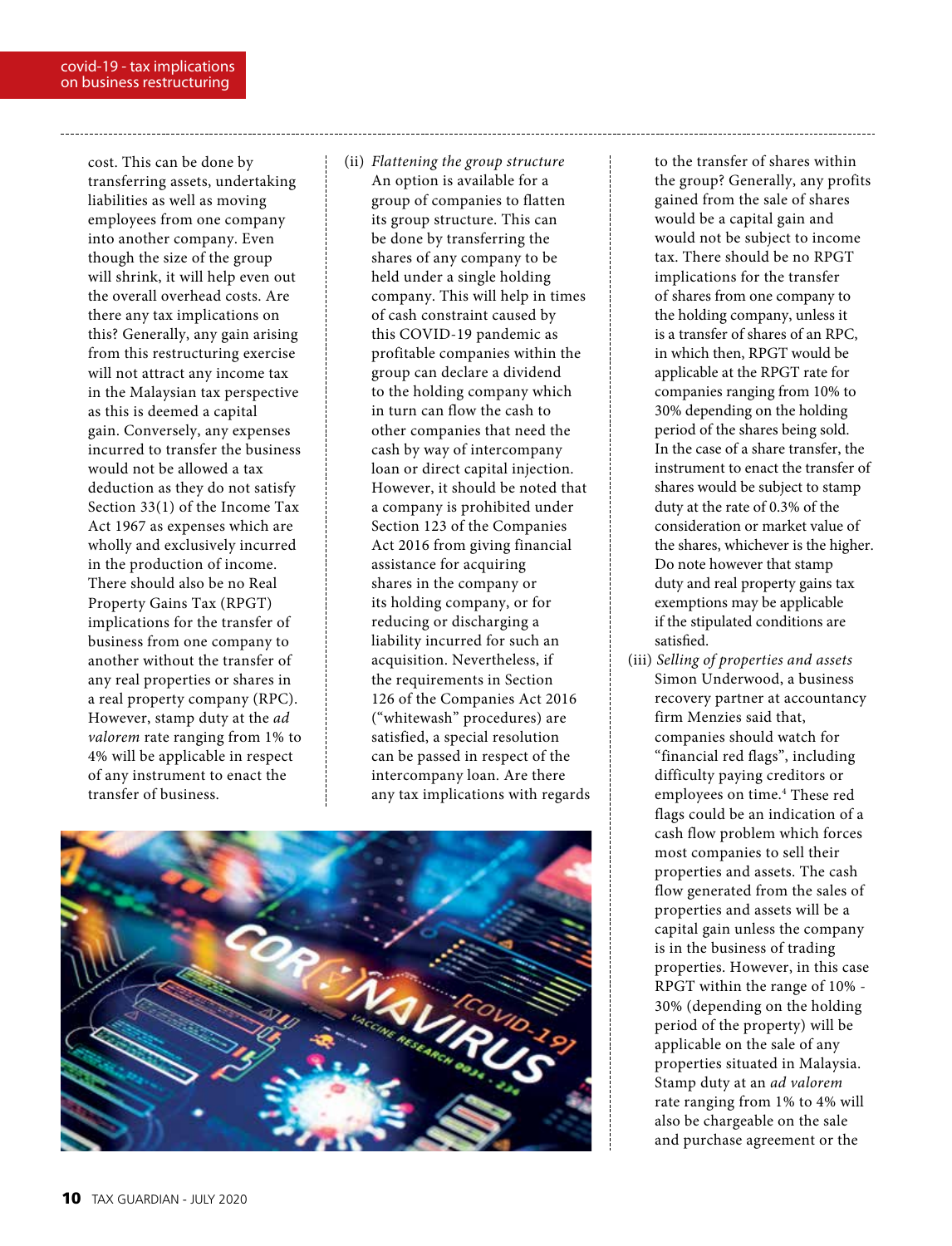memorandum of transfer, as the case may be. It should also be noted that under the Companies Act 2016, the company must pass a resolution before the directors of the company can dispose of a substantial portion of the company's business which includes all tangible and intangible assets.

(iv) *Movement of employees* Jorge Paulo Lemann, co-founder of Banco Garantia once said, "The greatest asset of a company is its people." As companies embark to reorganise their businesses, the welfare of their

lost or damaged items during the moving process will generally qualify for tax deduction if such relocation results in enhanced business efficiency. However, if the relocation arises from the transfer of business from one company to another company which results in the closing down of a company's operations, such relocation expenses may not qualify for a tax deduction. Besides the temporary relocation of employees, businesses may even need to downsize their operations. Some employers may choose to reduce costs



employees should also be looked into. Businesses will likely need to make some adjustments to their current operations as there is no indication of how long this crisis will last. As a result, businesses may choose to temporarily relocate their staff to other companies within the group for better profit and cash flow management. Relocation expenses such as fees incurred for planning and execution or supervision of the relocation process, transportation cost, and insurance premium to cover the

by way of staff retrenchment. Generally, compensation paid to employees for loss of office is tax deductible if such payment results in the company's business operations being more efficient<sup>5</sup>. However, compensation made by the successor company in respect of services rendered by an employee to the previous company in a reorganisation plan may not be tax deductible. Compensation made to an employee in lieu of notice for a period after the business has ceased will also not be tax

deductible. In view of the above, any relocation or retrenchment plan by businesses should be given due consideration in order to minimise any adverse tax implications.

(v) *Winding up* As a last resort, companies will just choose to close their doors to avoid making further losses. What happens when a company is liquidated? All its assets will be sold to settle its debts whilst any excess of cash will be distributed to its owners or shareholders. The capital distribution paid out to the shareholders will be a capital receipt in the hands of the shareholders. The expenses incurred on services for the liquidation exercise would be capital expenditure and not be allowed a tax deduction because it would not satisfy Section 33(1) of the Income Tax Act 1967 as expenses that are wholly and exclusively incurred in the production of income.

#### DEBT RESTRUCTURING - WHAT DO YOU NEED TO KNOW?

The airline industry, cruise line companies, hoteliers, entertainment parks and small businesses which are being hit the hardest by the pandemic are faced with the unprecedented stress of servicing their debts. As with all the good things happening in the wake of this virus, like the selflessness of our frontliners, debtors may find that their lenders may be willing to work something out. There are several ways to structure a debt workout, namely, reduction of interest rates and deferral of payment period or

<sup>4</sup>  *https://www.cips.org/supply-management/ news/2020/march/coronavirus-how-to-spotfinancial-distress-in-the- supply-chain/*

<sup>5</sup>  *DGIR v Kulim Rubber Plantation Ltd (1981) 1 MLJ 214*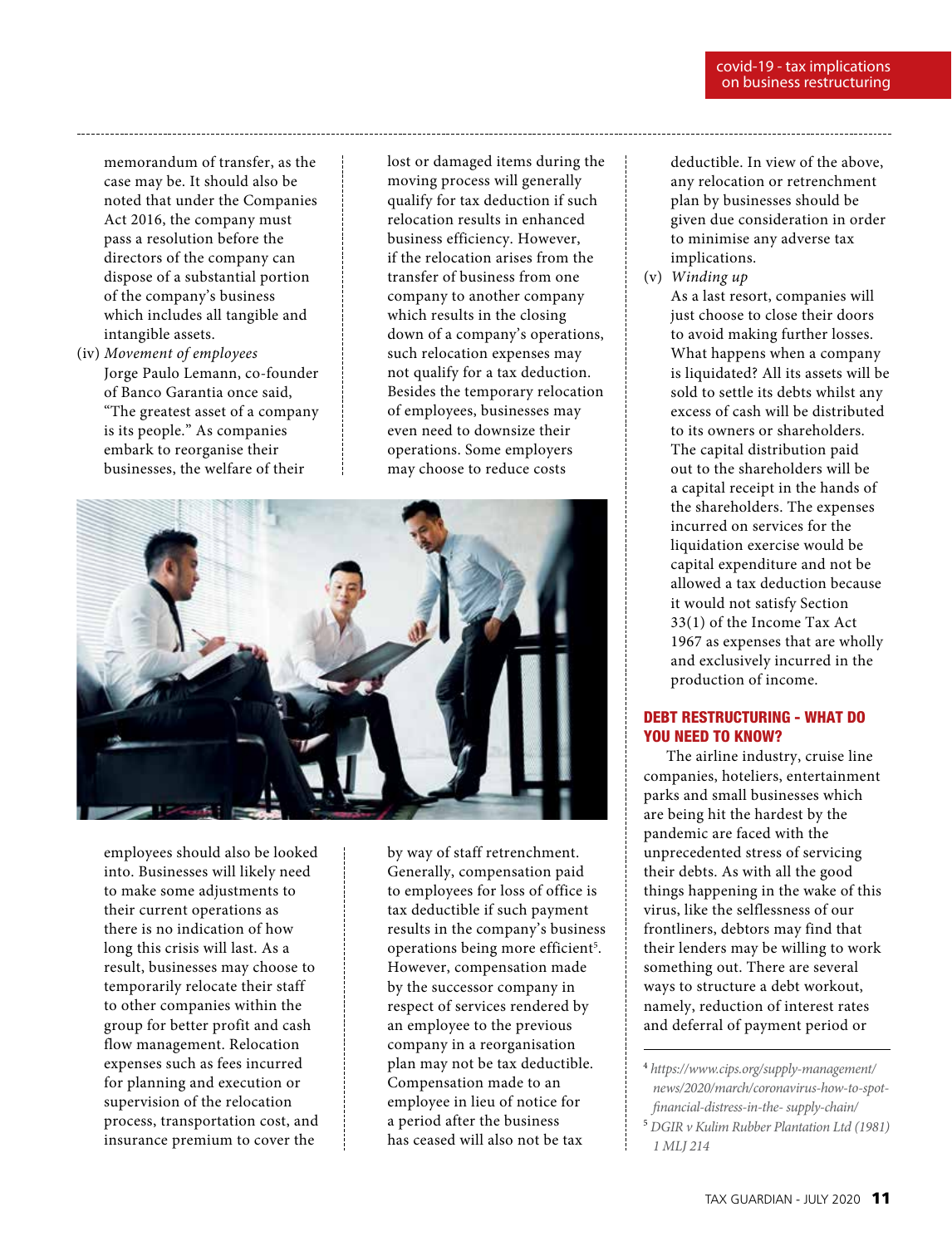extension of maturity date. Certain elements of debt restructuring and the tax treatments in relation to it are further discussed below:

- (i) *Bad debts written off* What is a bad debt? A bad debt expense is recognised when a receivable is no longer collectible because a customer is unable to fulfill its obligation to pay an outstanding debt due to bankruptcy or other financial problems. Typically, it is a situation where an insolvent debtor is unable to settle debts. Further, Public Ruling 4/2019 - Tax Treatment of Wholly and Partly Irrecoverable and Debt Recoveries denotes that a debt can be considered as wholly irrecoverable or bad on the occurrence of any one of the following:
	- a) The debtor has died without leaving any assets from which the debt can be recovered;
	- b) The debtor is a bankrupt or under liquidation and there are no assets from which the debt can be recovered;
	- c) The debt is statute-barred;
	- d) The debtor cannot be traced despite various attempts and there are no known assets

from which the debt can be recovered;

- e) Attempts at negotiation or arbitration of a disputed debt have failed and the anticipated cost of litigation is prohibitive; or
- f) Any other circumstances where there is no likelihood of cost-effective recovery.

Referring to the list above, companies facing financial difficulties as a result of the COVID-19 pandemic will see their debts falling bad when the amounts are being written off in the creditor's books.

ii) *Deduction of bad debts* What is the recourse available to the creditors in terms of tax deductions? Section 34(2) of the Income Tax Act 1967 allows a trade debt which is reasonably estimated to be irrecoverable either wholly or partly, to be deducted from gross income in computing the adjusted income of the creditor's business. So, the creditor will be able to enjoy a tax deduction if there are sufficient supporting documents to prove that the debt is bona fide and reasonable steps have been taken to recover the debts.



iii) *Waiver of intercompany loans* Waiver of intercompany loans will occur more now with the onset of the COVID-19 pandemic. Groups of companies will attempt to restructure their financials to benefit the group as a whole. A point to note is the taxability of waiver of debts as income in the hands of the beneficiary. Section 30(4) of the Income Tax Act 1967 specifically provides for certain receipts to be treated as gross income from a business which includes the release of a debt in respect of expenditure previously allowed as a deduction. This principle is established in the case of *Ketua Pengarah Hasil Dalam Negeri v Bandar Nusajaya Development Sdn Bhd6* where only the business income portion of the waived loan is to be brought to tax.

Businesses must ensure that they are aware of all the tax treatments related to debt restructuring before embarking on waiving debts and claiming deduction on bad debts written off. Proper tax advice and consultation should be obtained so that businesses are able to prove their case when the Inland Revenue Board of Malaysia scrutinises the business decision during future tax audits or investigations.

#### MALAYSIA'S RESCUE APPROACH

With the view of assisting companies and businesses to mitigate the impact of the COVID-19 pandemic, the Malaysian government has implemented various plans and measures. Malaysia announced the first Economic Stimulus Package valued at RM20 billion on 27 February 2020 to ease the financial burden of the people and certain categories of businesses followed by the Prihatin Economic Stimulus Package valued at RM250 billion on 27 March 2020. An Additional Prihatin SME Economic Stimulus Package valued at RM10 billion was announced on 6 April 2020 for the micro, small and medium enterprises. As Malaysia moves into the recovery